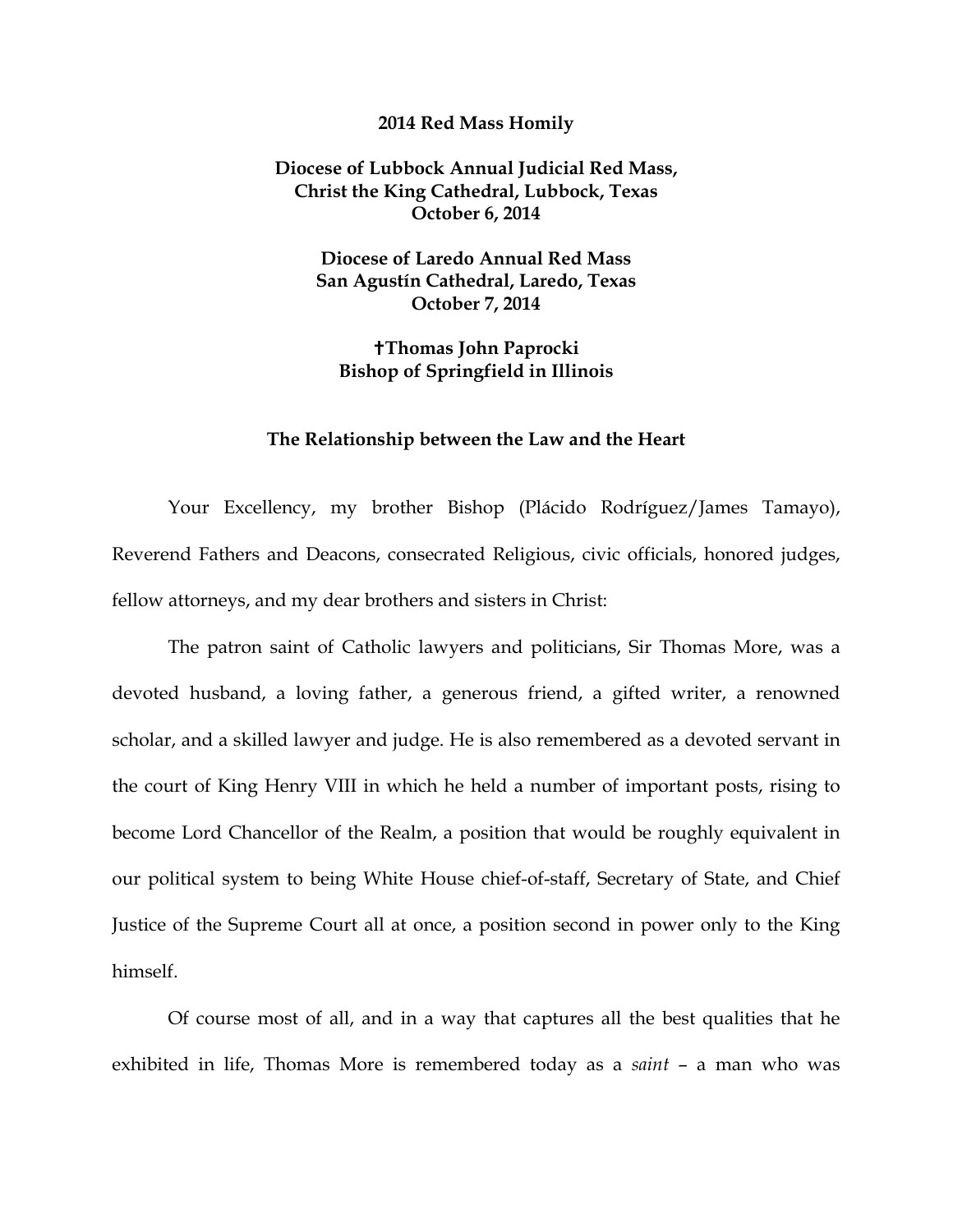devoted to Christ and his Church, and who willingly sacrificed his power, his wealth and security, and ultimately his life out of love for God. Because he would not accede to the Act of Supremacy declaring Henry to be the supreme head of the church in England or take the Oath of Supremacy, renouncing Rome's authority in ecclesial matters, More was beheaded on Tower Hill, July 6, 1535. As he stood on the scaffold before his execution, he briefly addressed the crowd gathered, telling them that he died "the King's good servant, but God's first."1

In this simple phrase – "the King's good servant, but God's first" – St. Thomas More summarizes the call of Christian discipleship and the proper perspective we must all bring to our daily work – *to be God's servant first!* As such, in his life and in his death, St. Thomas More is a model for Christian engagement in the world. This is precisely the vocation that most of us receive from God – to be *in* the world as the followers of Jesus Christ proclaiming the Good News – to be the leaven that makes the bread rise, to be *in* the world, to address *present things*, even as we keep our eyes fixed on heaven. Specifically, as Christians and as citizens, we are obliged to work for justice and promote the common good – an obligation that is especially meaningful in a democratic society like ours, where a government by, of, and for the people possesses limited constitutional authority to care for the common good, and where the balance is entrusted to the care of non-governmental institutions, including churches and other religious groups.

It is a great challenge to be *in* the world – to address *present things*, while keeping our eyes fixed on heaven – because there is a growing "disconnect"' between our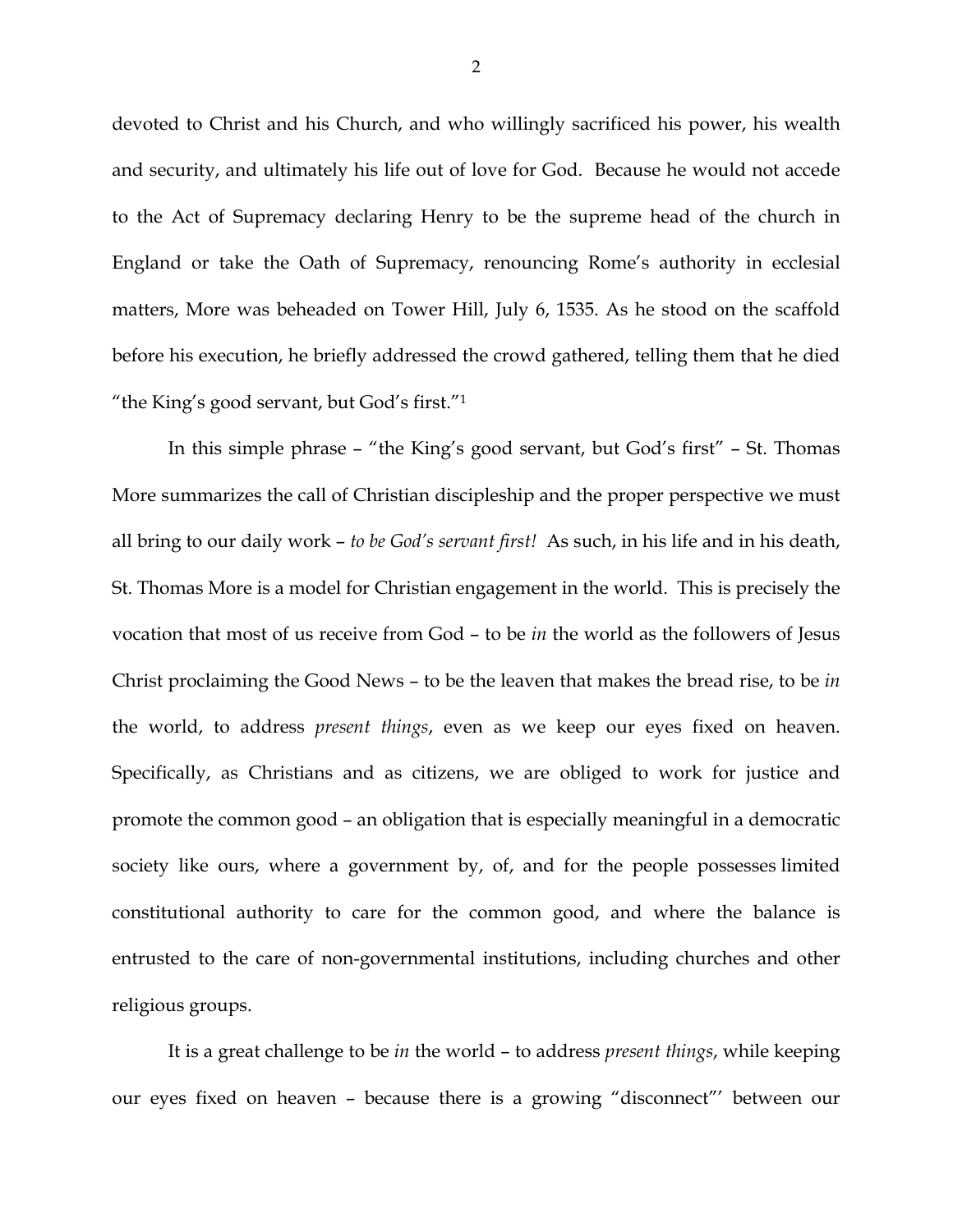secular laws and our Christian faith, for example, the secular redefinition of marriage and the religious understanding of holy matrimony.

We are encouraged when decisions of judges conform to the moral law expounded by Catholic Church teaching, such as the decision of the United States Fifth Circuit Court of Appeals, which upheld a Texas law passed last year requiring abortion clinics to qualify as "ambulatory surgical centers"—a standard currently met by only seven abortion facilities out of the forty located in the state's five largest cities. All but seven of these forty abortion clinics in Texas are faced with the prospect of closing because they do not meet the surgical-center standards.2 But such judicial decisions that are consistent with the natural law seem to be the exception to the prevailing jurisprudence that upholds the right to abortion and now finds an unprecedented constitutional right to marriage between partners of the same sex.

Taking time in this Red Mass to reflect on the spiritual aspects of our vocation in the legal profession provides an occasion for us to examine the implications of this divergence between our civil laws and our Catholic faith for judges, lawyers, legal professionals and other people of faith.

It is not just the pro-lifers who object to *Roe v. Wade* and proponents of natural marriage between one man and one woman who disagree with and dissent from decisions of our courts. Liberal lawyers from the left have also expressed their objections, such as the recent book published by Erwin Chemerinsky with the blunt title, *The Case Against the Supreme Court*. According to Chemerinsky, a law professor of liberal conviction at the University of California, Irvine, the United States Supreme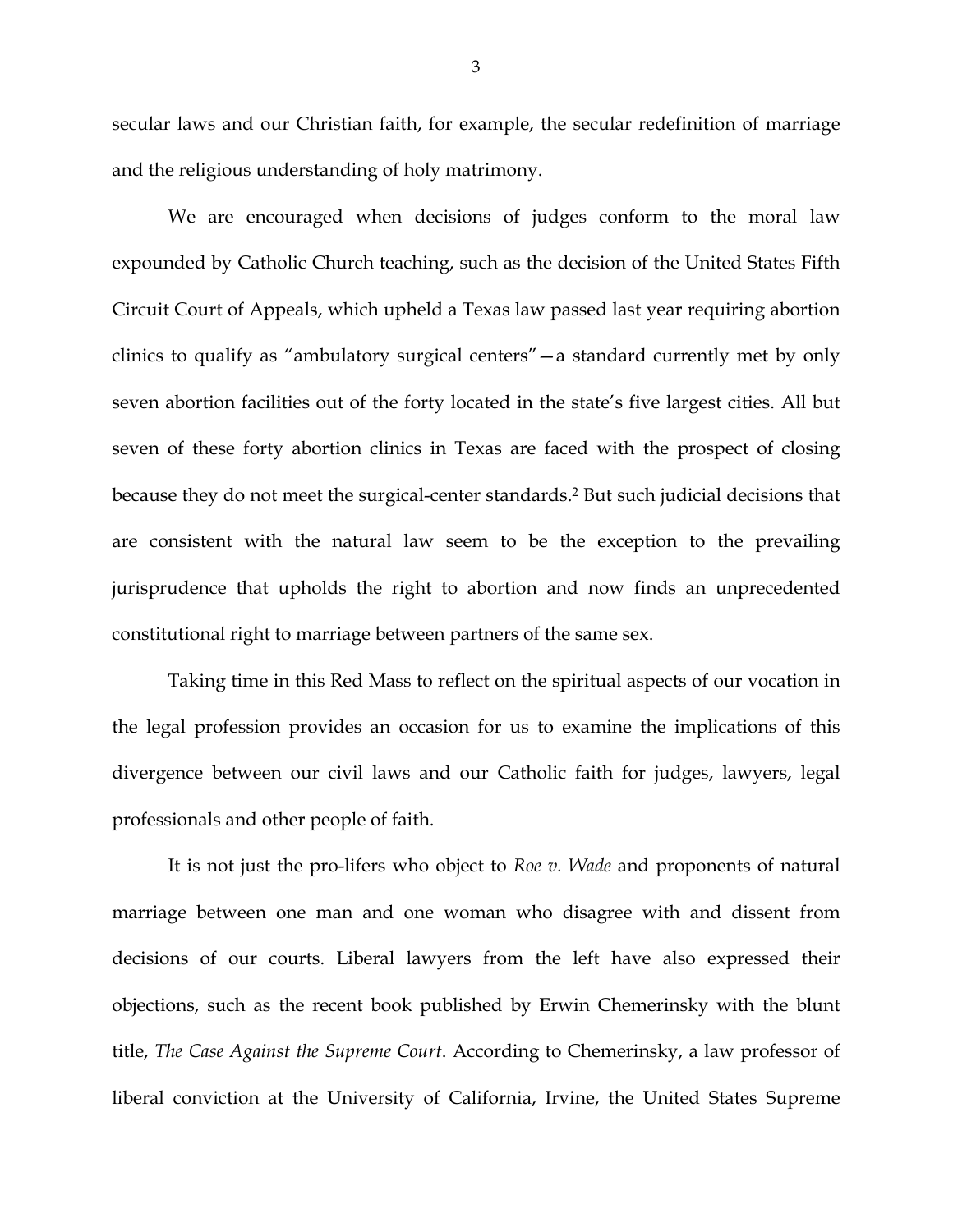Court has been a disaster in the post-Warren era, during which the Supreme Court has not had a liberal majority. One chapter is entitled, "Is the Roberts Court Really So Bad?" For Professor Chemerinsky the answer is yes, it really is, having, in his words, "caused great harm" and "made the country much worse off than it would have been without the Supreme Court."3

My purpose today is not to examine whether decisions of the United States Supreme Court are more of a disappointment to people on the left, the right or the center of the political spectrum. The fact is that decisions of human judges will always disappoint somebody, because only the Divine Judge administers true justice in its pure sense. Therefore everyone here on earth will, at some time or another, experience dissatisfaction with human and thus imperfect attempts to administer justice. What should we do when that happens?

The answer to the question of how to deal with the injustices of an imperfect legal system is not simple or one-dimensional. That is because law is at times a matter of knowledge, a matter of intellect, a matter of reason, a matter of will, a matter of emotions, and a matter of conscience that is, a matter of the mind, the heart and the soul.

One may have accurate knowledge of the law, but not the intellect to understand or the capacity of right reason to interpret it. One may have the intellect to understand and the reason to interpret the law correctly, but not the will to follow it. One may have the will to follow the law, but may not like the law or may feel constrained by conscience from doing so.

4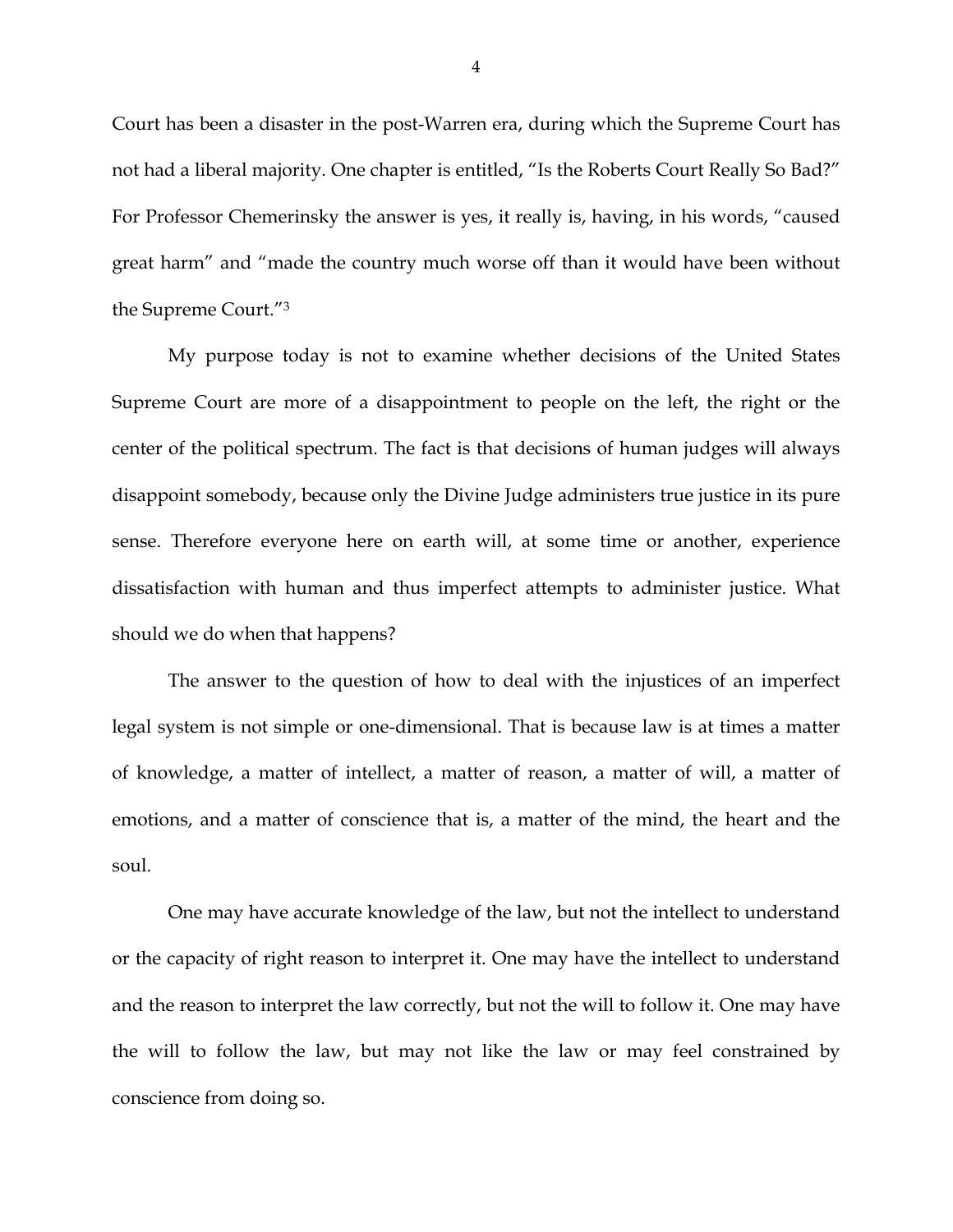Lack of knowledge can be remedied through education. Lack of intellect or right reason can be addressed by looking to those who have the intellectual and rational capacities to understand and properly interpret laws. Lack of will can be rectified by practicing the virtue of fortitude.

The constraint of conscience means that at times one must refuse to comply with the demands of human laws even if that means paying whatever penalties may result from such civil disobedience. This is in keeping with the scriptural admonition articulated by Saint Peter and the other apostles before the authorities of their time, when they said, "We must obey God rather than men" (Acts 5:29). A recent example is when our Catholic Charities refused to place foster care and adoptive children with same-sex couples or heterosexual couples who cohabited but were not married, as the state had demanded. This conscientious objection cost our diocesan Catholic Charities a six million dollar contract with the State of Illinois and ended our foster care and adoption services.

Unfortunately too many Catholics have justified their rejection of Catholic teaching on the life issues, human sexuality, marriage and family life as a matter of following their "conscience," but apparently without properly understanding what "conscience" means. The word "conscience" comes from two Latin words, "co-" (which means "together" or "with') and "science" (which means to have knowledge about something). Conscience means to share knowledge with someone else about what is right or wrong. Conscience does not act in isolation on some sort of personal or individual intuition disconnected from someone or something else. For a Catholic, a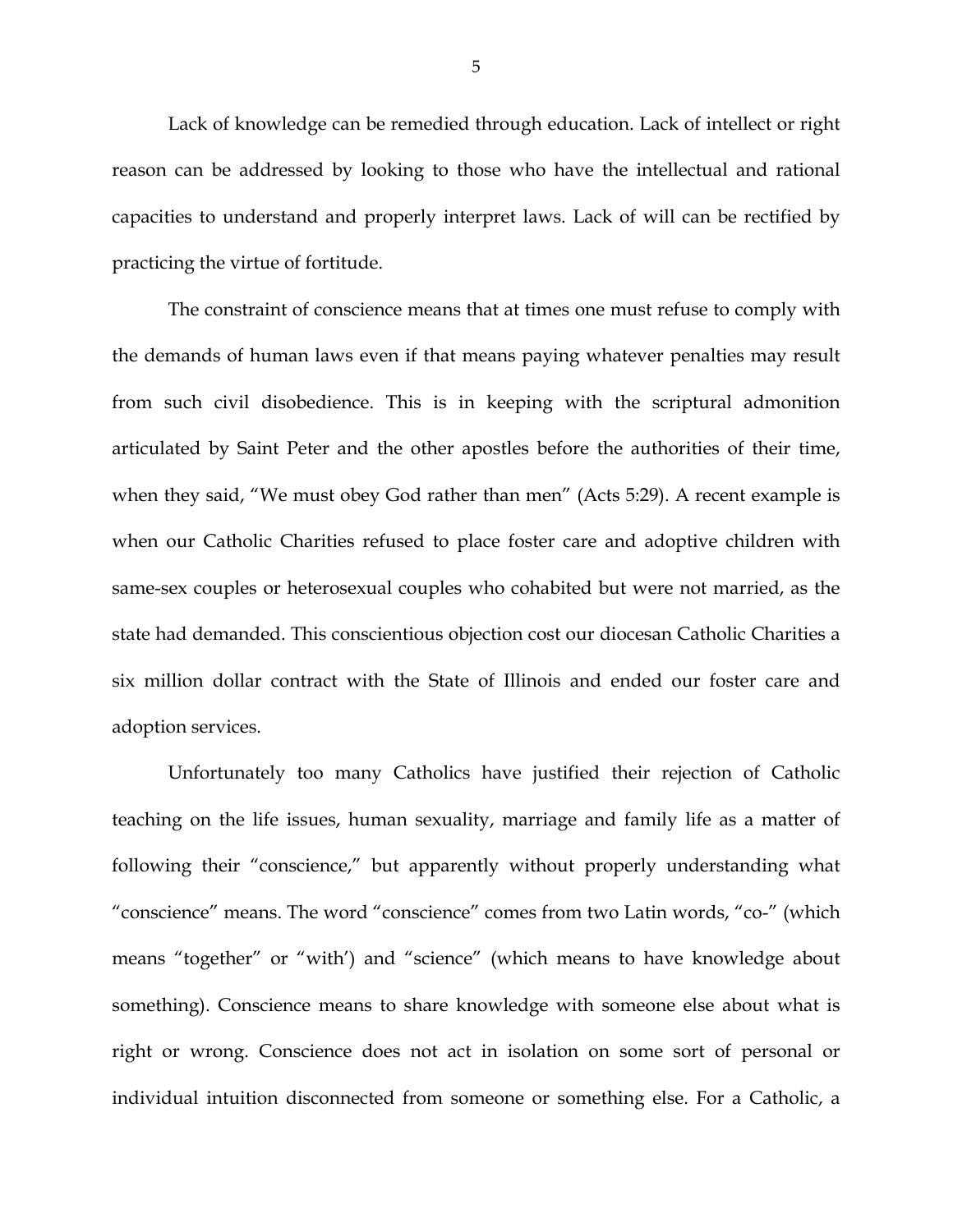properly formed conscience means to share God's knowledge and the Church's teaching about right or wrong. So those who invoke "conscience" to justify their rejection of divine law as taught by the Catholic Church are saying that they have chosen to follow the thinking, knowledge and values of someone or something other than the Pope or the Catholic Church.

An illustration of the proper use of conscience was when Saint Thomas More invoked his conscience in refusing to sign Henry VIII's Oath of Supremacy declaring the King to be the Head of the Church of England. Thomas was not just following a personal preference, but was declaring that he was thinking with the Pope and would follow him, not the King. Others chose instead to think with the King, and follow him.

Related to the question of conscience is the relationship between the law and the heart. One may know and understand the law, have no qualms of conscience about following the law and thus may even have the will to comply with the law, but still may not like the law on an emotional level, such as the legal requirement to pay taxes. Thus, Jesus said, "Render unto Caesar what belongs to Caesar, and to God what belongs to God" (cf. Matthew 22:21, Mark 12:17, and Luke 20:25).

Most of the time, we should comply with civil laws even if we do not like them, unless there is a moral objection. Again it is the first Pope, Saint Peter, who instructs Christians how to relate to civil authorities when he wrote, "Submit yourselves for the Lord's sake to every human institution, whether it be to the emperor as the one in authority, or to governors as sent by him for the punishment of evildoers and the praise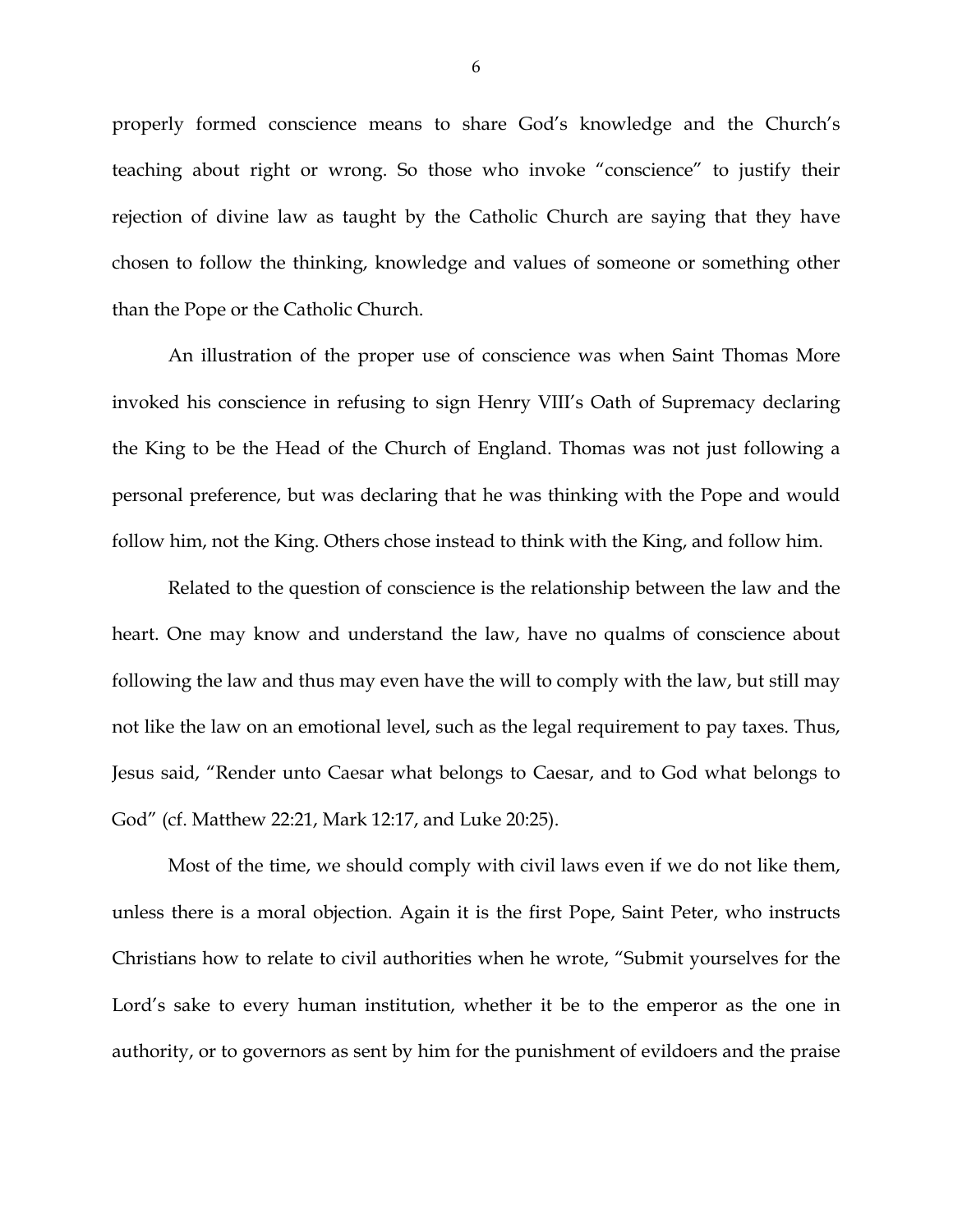of those who do right. For such is the will of God, that by doing right you may silence the ignorance of foolish men" (1 Peter 2:13-14).

Even when we obey the law, that does not mean that we have given the affection of our heart to any particular civil law. While the law may coerce the body through imprisonment or financial penalty, the only law that can compel the heart is Christ's command to "love God with all your heart, with all your soul, with all your mind and with all your strength, and love your neighbor as yourself" (cf. Matthew 22:37, Mark 12:30-31, and Luke 10:27). This law is written on our heart (cf. Jeremiah 31:33) the fulfillment of which is found in love (cf. Romans 13:10). This is why I chose as my episcopal motto, *Lex cordis caritas*, "The Law of the Heart is Love."

That is also why Saint Paul objected to Christians suing fellow Christians in civil court and letting unbelievers decide the case. Saint Paul saw the very fact that Christians have legal disputes among themselves as a complete failure of love (cf. 1 Corinthians 6:1-7).

Cardinal Francis George, the Archbishop of Chicago, in his column for the September 7, 2014 issue of the diocesan newspaper for the Archdiocese of Chicago, wrote about some of the implications of the divergence between the values of the Church as founded by Jesus Christ, what I would call the values of our heart, and the quasi-religious elements of what may be called our "State religion":

Throughout history, when Catholics and other believers in revealed religion have been forced to choose between being taught by God, or instructed by politicians, professors, editors of major newspapers and entertainers, many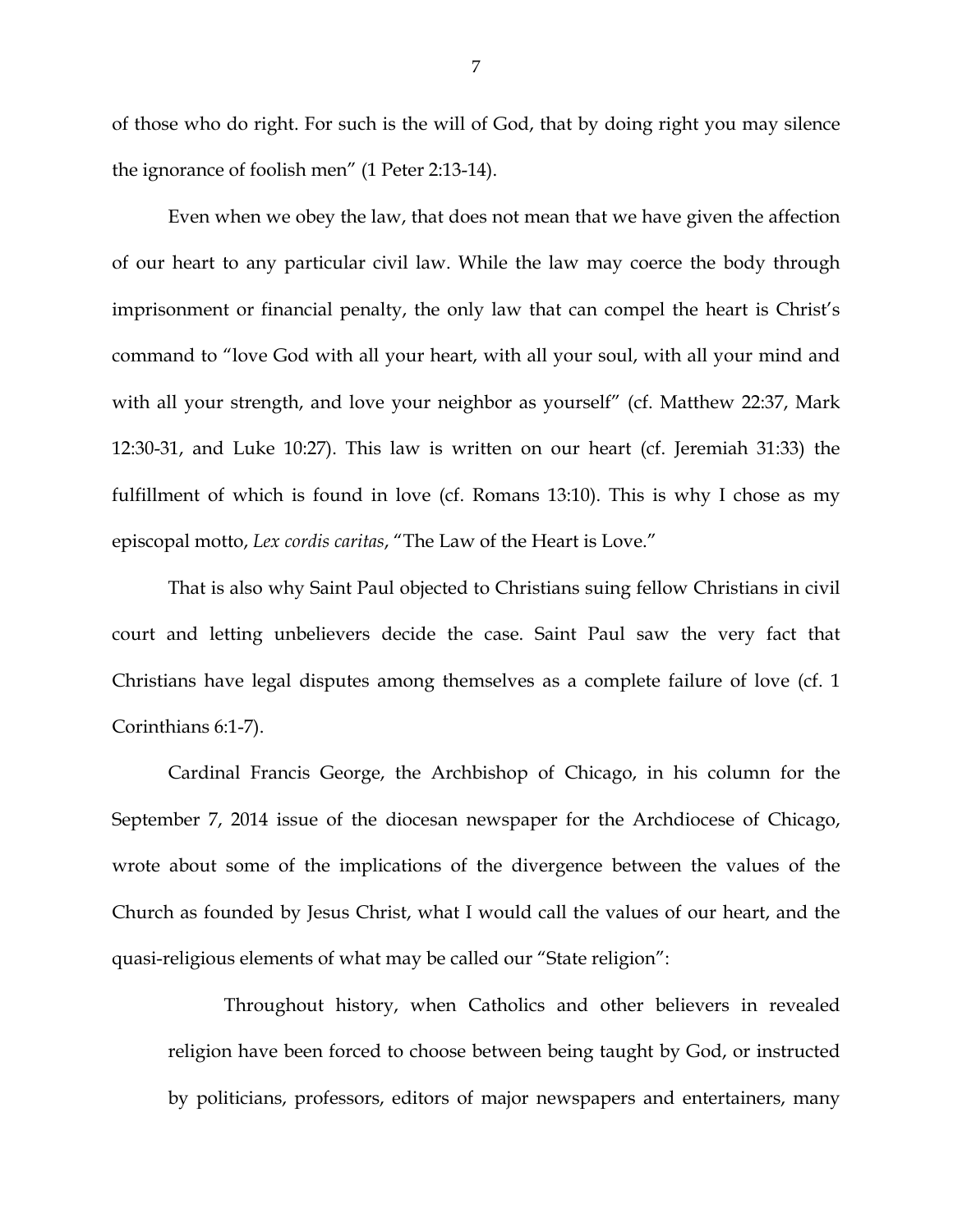have opted to go along with the powers that be. This reduces a great tension in their lives, although it also brings with it the worship of a false god. It takes no moral courage to conform to government and social pressure. It takes a deep faith to swim against the tide, as Pope Francis encouraged young people to do at last summer's World Youth Day.

Swimming against the tide means limiting one's access to positions of prestige and power in society. It means that those who choose to live by the Catholic faith will not be welcomed as political candidates to national office, will not sit on editorial boards of major newspapers, will not be at home on most university faculties, will not have successful careers as actors and entertainers. Nor will their children, who will also be upset. Since all public institutions, no matter who owns or operates them, will be agents of the government and conform their activities to the demands of the official religion, the practice of medicine and law will become more difficult for faithful Catholics. It already means in some States that those who run businesses must conform their activities to the official religion or be fined, as Christians and Jews are fined for their religion in countries governed by Sharia law.4

 In other words, our best approach to law may be the attitude one should have to the world as suggested by G.K. Chesterton in his book, *Orthodoxy*, when he wrote that "what we need is not the cold acceptance of the world as a compromise, but some way in which we can heartily hate and heartily love it. We do not want joy and anger to neutralize each other and produce a surly contentment; we want a fiercer delight and a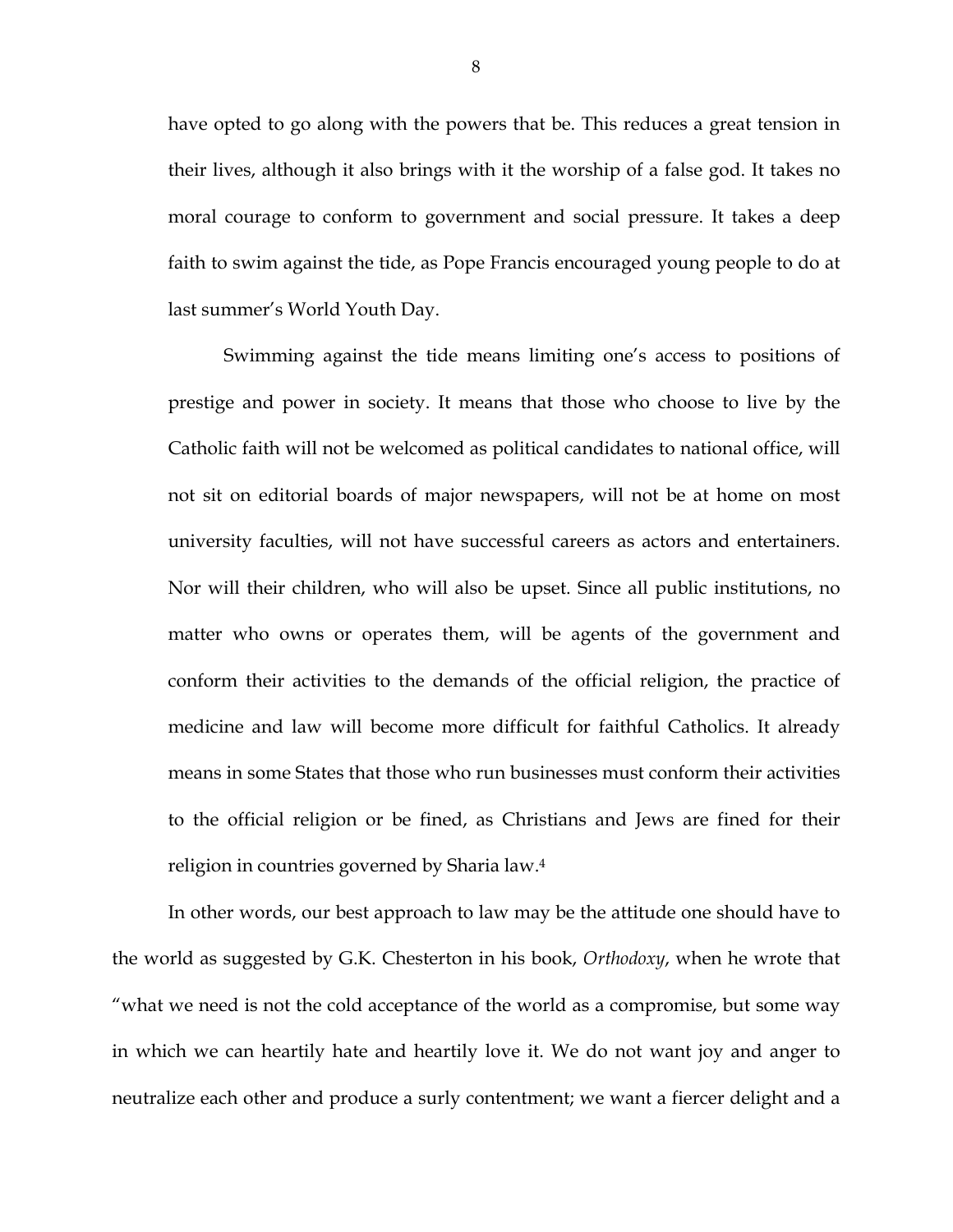fiercer discontent. We have to feel the universe at once as an ogre's castle, to be stormed, and yet as our own cottage, to which we can return at evening." In short, he asks, can one hate the world (or, I might add, the law) "enough to change it, and yet love it enough to think it worth changing?"5

In this regard, Pope Benedict XVI wrote an article for the *Financial Times*, dated December 19, 2012, focusing on how Christians are to engage with the world. It is an article which begins with the line, "Render unto Caesar what belongs to Caesar and to God what belongs to God." He goes on to say:

Christians should not shun the world; they should engage with it. But their involvement in politics and economics should transcend every form of ideology.

Christians fight poverty out of a recognition of the supreme dignity of every human being, created in God's image and destined for eternal life. They work for more equitable sharing of the earth's resources out of a belief that – as stewards of God's creation – we have a duty to care for the weakest and most vulnerable. Christians oppose greed and exploitation out of a conviction that generosity and selfless love, as taught and lived by Jesus of Nazareth, are the way that leads to fullness of life. The belief in the transcendent destiny of every human being gives urgency to the task of promoting peace and justice for all.

Because these goals are shared by so many, much fruitful co-operation is possible between Christians and others. Yet Christians render to Caesar only what belongs to Caesar, not what belongs to God. Christians have at times